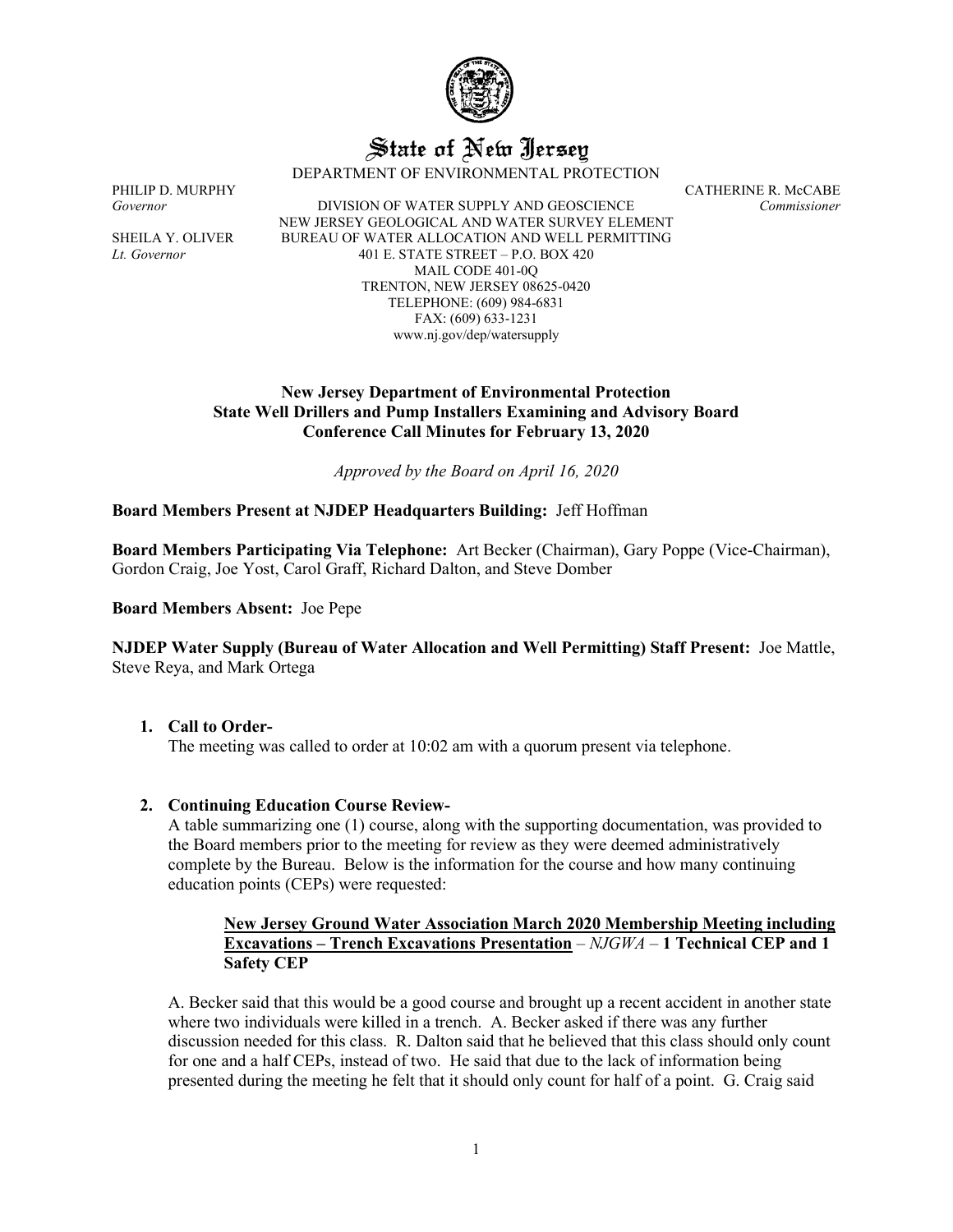that the Board will reevaluate the amount of points that are given to the NJGWA for their membership meetings at the start of the next licensing cycle.

**A motion to recommend approving New Jersey Ground Water Association March 2020 Membership Meeting including Excavations – Trench Excavations Presentation for 1 technical CEP and 1 safety CEP was made by G. Poppe, seconded by G. Craig, and approved by all except for R. Dalton who was opposed.**

#### **3. Reevaluate Courses for 2020-2023 Licensing Cycle-**

A. Becker asked for volunteers to review course applications prior to the March 26<sup>th</sup> Board meeting. G. Craig volunteered for this work group.

S. Reya said that there are 27 course that are eligible for renewal. Of the 27 courses up for renewal, five of them are approved OSHA classes, 10 of them are online courses, and the remaining 12 are in-person courses. S. Reya said that the process should be straightforward since all classes were already approved and there have not be any changes in these classes reported to the Department. He cited N.J.A.C. 7:9D-1.10 (j) 2, which states that course recommendations shall be reevaluated at the end of the three-year licensing cycle for which they were recommended.

It was decided that the Bureau will send the course information for all currently approved courses to the original continuing education subcommittee, which consisted of G. Craig, C. Graff, and J. Yost and J. Pepe, for review before March Board meeting.

#### **4. Continuing Education Update-**

M. Ortega provided an update for the completion status of the continuing education program and the Soil Borer/Journeyman (Class B) Upgrade Class. He stated that as of February 12, 2020 53 percent of all licensees have completed the CEP requirement; another nine percent of licensees have started obtaining CEPs but have not finished. 38 percent of licensees have not started obtaining points yet.

M. Ortega continued by informing the Board that 41 of the 79 currently licensed soil borers have completed the upgrade course. There are another 13 soil borers scheduled for the final set of classes on March 12, 2020. 17 out of the 24 currently licensed have taken the upgrade course. There is one journeyman (Class B) well driller currently scheduled for the final class.

A. Becker said that the Department usually sees approximately 15 to 20 percent of licensees not renew their licenses at the end of the licensing cycle. He followed up by saying that it should be expected that there will be a larger decrease in active licensees at the conclusion of this cycle. A lot of licensees are retired and just pay the fee every three-years to maintain their standing, but most of those individuals have no plans on taking courses to maintain their license.

A. Becker thanked M. Ortega for the update. He then asked if there was any further discussion needed before adjourning. R. Dalton had an additional topic to discuss.